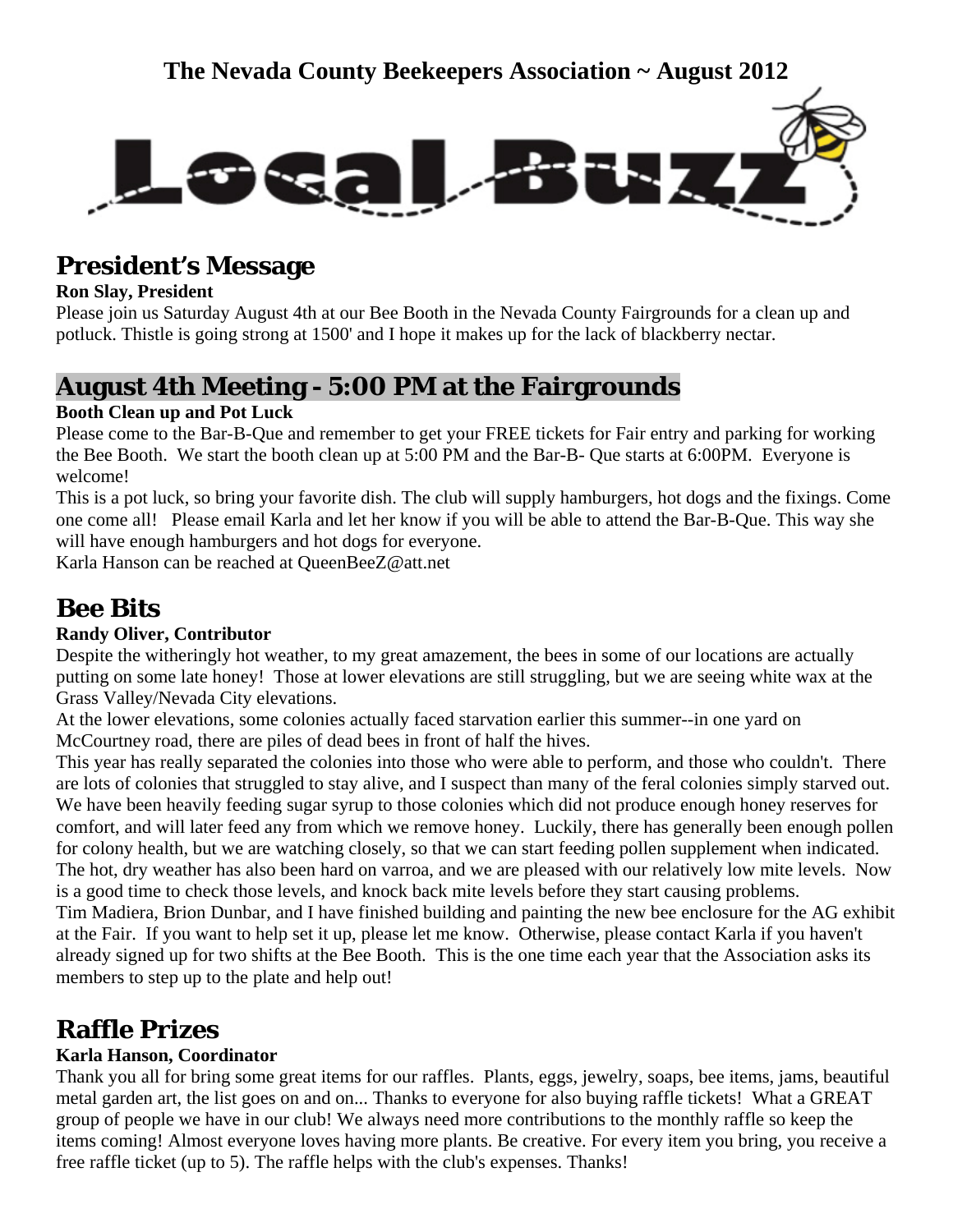### **From the Librarian**

#### **Tynowyn Slattery, Librarian, Reviewing 2 new books**

A new book, old book has arrived. *The Sacred Bee in Ancient Times and Folklore*  Hilda M. Ransome

This book was first published in England, 1937 by Allen and Unwin, (the first publisher of Tolkien's masterpiece trilogy), and replicated by Dover in 2004.

It is, essentially, an anthropological look at the genus Apis, in history and in various geographies, beginning with fossils and rock paintings.

My favorite is the stick-man honey hunter clinging to a tall cliff face with his knees, gathering pouch in one hand, reaching into a hive in a rock with his other and a cloud of, (no doubt, angry), bees flying around his body. I can identify with him, even over the huge span of time.

There is so much material in this work that Ms. Ransome does not dwell for long on any one area, she methodically packs in folk-stories and superstitions, religious rites, customs and bee keeping methods, (pre history and historical), and examines the myths and folklore of Egypt, Sumeria, Babylonia, Assyria, India, China, the Hebrews, Greeks and Romans, the Germanic and Slavonic peoples of Central Europe, France, Finland, the British Isles and finally, North America. Once again, my list might suggest a dry read but there are innumerable quotes and probably more poetry about bees than some one might expect, all interspersed with line drawings, magical spells (for the adventurous) and many, many reference notes, thankfully, at the bottom of the pages, so that one doesn't have to keep flipping the pages around.

I love this book and, apparently, so do others, as this is our second replacement, which, hopefully, will be our last.

 It seems appropriate to end this review with a quote from the book. "Now what delight can greater be Than secrets for to knowe Of Sacred Bees, the Muses' Birds, All which this booke doth showe?"

If problems arise with returning material it can be mailed to: Tynowyn Slattery 20493 Rome Road, Nevada City, CA 95959 265-6318 ~ [swoolman@saber.net](mailto:swoolman@saber.net) ~ 530/265.6318

# **Dusting and Powdered Sugar Shake**

### **Submitted by Janet Brisson**

After reading two articles in July's American Bee Journal on the correct way to do a Powdered Sugar Shake, I felt this would be a good thing to follow up on our powdered sugar dusting as we were not seeing any mites.

5 years ago, we began removing the plastic foundation from our hives. By using Honey Super Cell and natural comb, we regressed our bees and natural wax foundation down to 4.7mm brood cell size. This could very well be the reason for not seeing mites. Regressed bees take less time to hatch, 19 days as opposed to 21 day which messes up the mites by not allowing enough time in the capped brood for them to mature. Immature mites cannot go on to breed more mites.

We continued to use powdered sugar dustings on a regular basis, seeing less and less mites in the powdered sugar. We stopped dusting 3 weeks in a row like we usually do in March and July, dusting just the one time to see if we could see any mites in the droppings.

Tracey Stirling from our club wrote that she saw 40 mites in her powdered sugar and wondered if this was an infestation. Our rule of thumb is, if you saw 10 to 20 mites on top of the powdered sugar within 20 to 30 minutes after dusting, then continue dusting once a week for 3 weeks. 30 to 40 mites, you would want to increase that to dusting every 3 days. I wondered what those 30 to 40 mites would compare to a sugar shake and asked Tracey if she would do that test.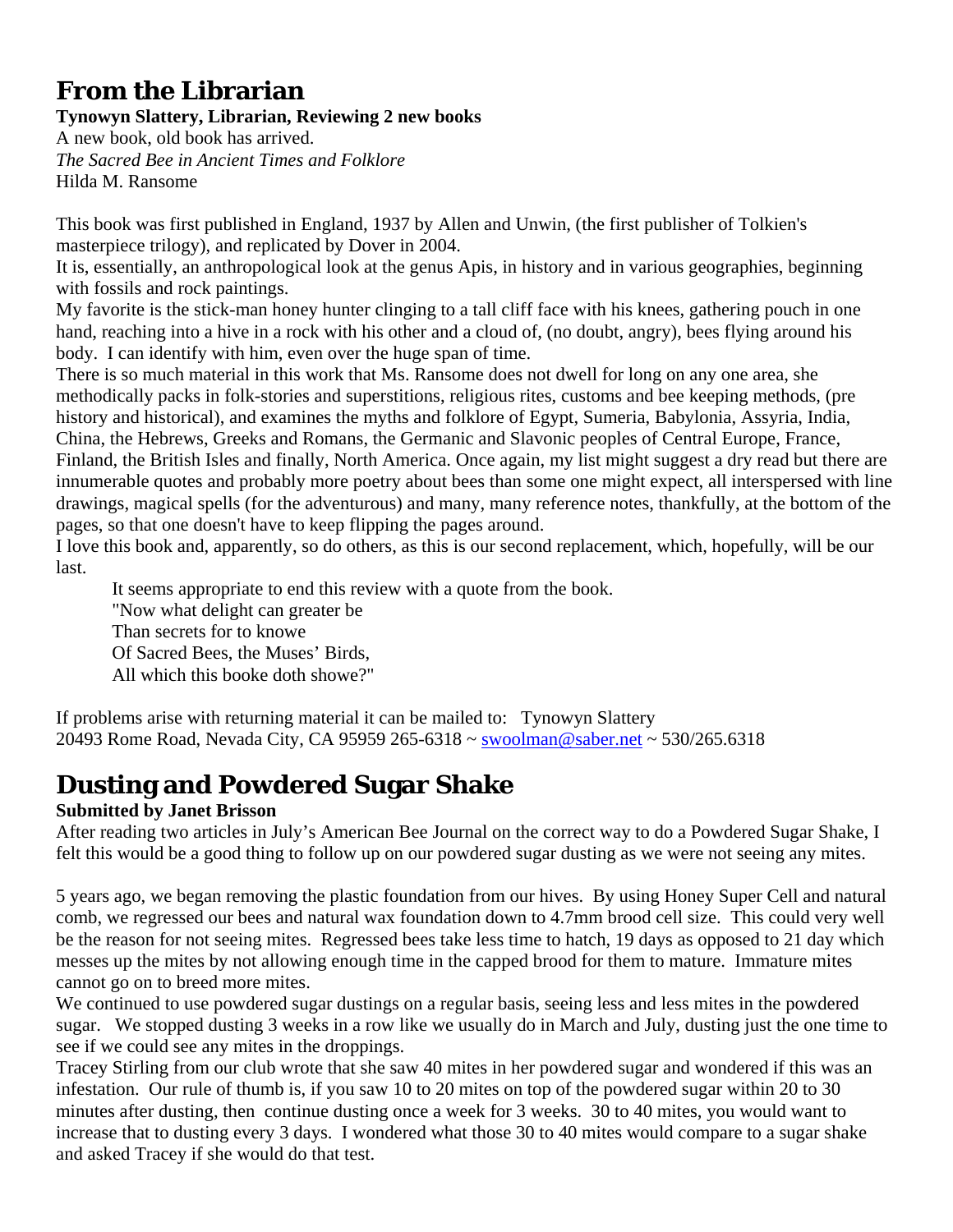The basic idea was to capture 300 bees into a mason jar, add 2 tablespoons of powdered sugar, put on a screened top and shake well. Dr. M. Ellis said if you let the bees sit for a minute or so, they will heat up and more mites will release. Shake the sugar through the 1/8" screen onto a white paper plate, and spray water to dissolve the sugar so you can see and count the mites.

I first sifted some powdered sugar into a Tupper, got a wide mouth jar and a seed spouting lid. I also took a large (8 qt) plastic bowl, a large funnel (larger than a canning funnel) and a ½ cup measuring cup down to the bee yard.

After finding the queen and removing that frame to an empty box, I took two of the frames from the brood area and shook those bees into the bowl. I kept sharply hitting the side of the bowl, which made the bees slide into a group. Then I measured a big ½ cup and pour them into the funnel which was in the jar. Since the bees were flying out, I took an additional ¼ cup of bees to add to be on the safe side. Once in the jar, if you keep giving it a sharp shake, they will all fall to the bottom. That sharp shake seems to disorient them enough to give you a few seconds of time to do stuff like putting two tablespoons of sifted powdered sugar in and getting the top on. One of the articles said the economic threshold for the powdered sugar shake is 10 mites. I found only one mite from one of our hives and none in the others.

Tracey wrote that she attempted to do the sugar shake, but most of the bees flew out. She felt there were about 100 bees and she found 4 mites. That would be 12 mites for 300 bees, definitely over the economic threshold. Seems like the powdered sugar shake does correspond with a powdered sugar dusting.

## **April Minutes**

#### **Jack Meeks, Secretary**

Vice Pres Jeremiah Farrell opened with Q&A: Vaseline is good for greasing varroa sticky boards--rather than Crisco. Flowers to provide nectar and attract bees include asters, lavender, daisies, basswood. Bees like to build out foundation with 15% drone cells in spring brood rearing. By giving them one frame with empty space below a two inch strip of regular comb at the top induces them to fill with drone cells. After drone cells are capped, examine them for mites, which are concentrated in drone cells. Destroy the hanging drone cells and replace the drone frame.

Finance: Janet Brisson May begin \$5280.73; Inc \$104; Exp: cabinet \$675.72, wireless P.A. system \$151.15; MayEndBal \$4382.79.

MOTION Oliver: Opt out of bank check imaging expense--Passed

August Meeting: Saturday, Aug 4th cleanup at Fair Booth 5PM, bring cleaning tools, supplies; Pot-luck 6PM, bring salads, desserts, utensils, drinks and your favorite designated driver.

PROGRAM Jeremiah Farrell: "Extracting Frames" Frames should all be capped--shake first--if drops of nectar fall out, danger of spoilage. Extract in August or before while it's hot. Centrifuge method--blow, brush or remove bees with butyric acid vapor, slice off caps, centrifuge balanced frames, replace in same hive or allow robbing if frames to be stored for winter. Slow method--slice off caps, set frames side by side in large tank with cover, frame tops at bottom (upside down) on blocks to drain--bees make cells slanted slightly upward. Single frame method--scrape honey and cells into filter(s), cheesecloth, or paint filter bucket if you just want a little for the Fair--bees will have to remake cells. Wax moth infestation if frames have ever held brood or pollen, and night temperature is in 70s and above.

Fair entry deadline was July 20th.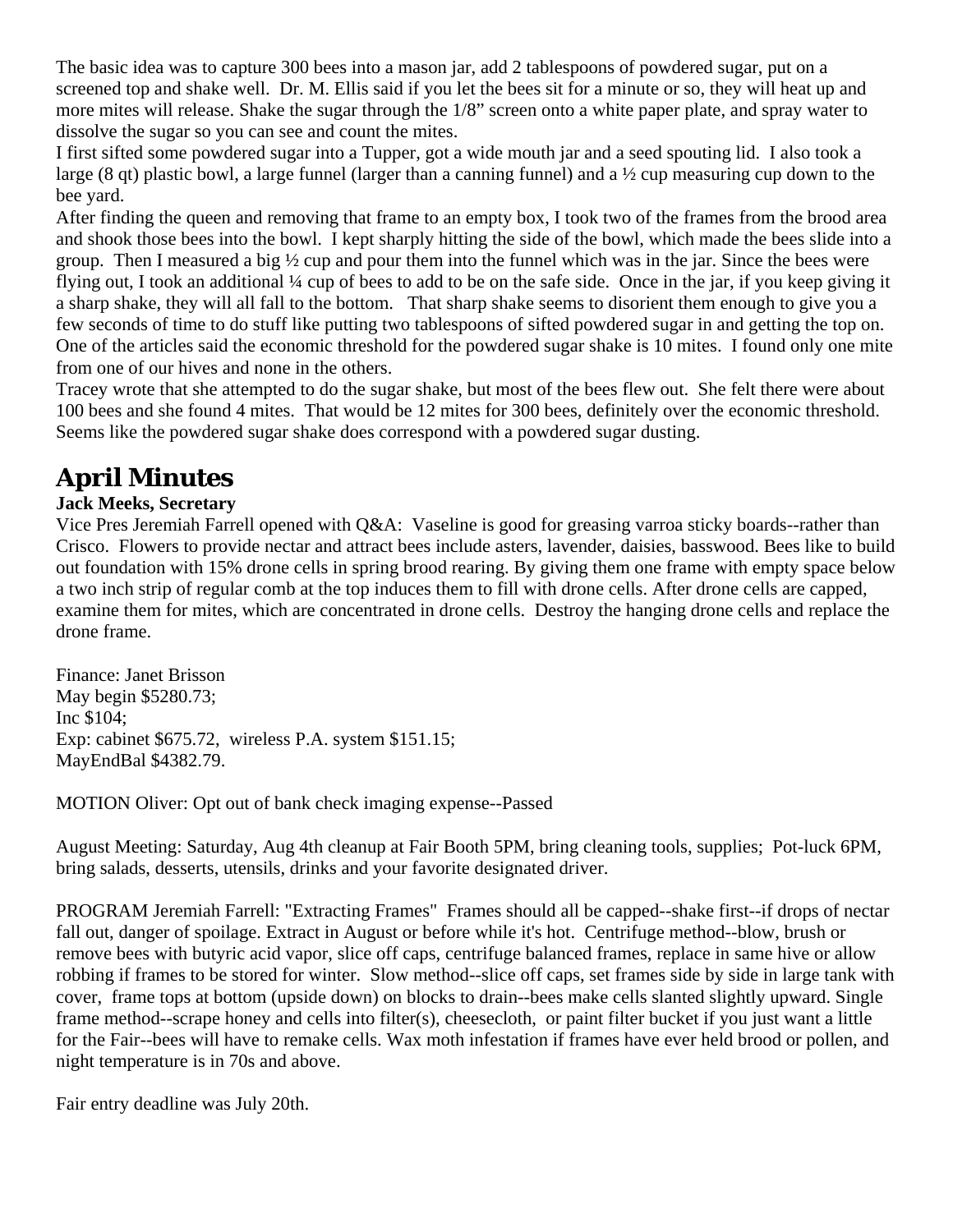### **Country Rubes Combo Screened Bottom Boards**

Special NCBA Club Price! Call Janet for details. 530- 913-2724 or [rubes@countryrubes.com](mailto:rubes@countryrubes.com)

### **Club Membership**

#### **Janet Brisson, Treasurer**

If you are a new member and want to sign up but can't make it to the meeting, you can sign up on line at NCBEES.net.

You can always mail your dues. \$20.00 (includes newsletter through mail) or \$15.00 (includes newsletter through email) NCBA c/o Janet Brisson 2093 Dog Bar Road Grass Valley, CA 95949

Help us reduce paper and mailing costs, get your newsletters electronically and your family membership fee is reduce from \$20 to \$15.

Email Janet at [rubes@countryrubes.com](mailto:rubes@countryrubes.com)

### **Honey Extraction House**

A to Z Supply has a honey extraction house available for rent. Equipment is provided and the room is heated and there's lots of hot water for clean up. For more information: 530.273.6608



**HOURS:** M-F: 730 AM-530 PM SAT: 8 AM-5 PM **SUN: 9 AM-4 PM** Www.atozsupply.com sales@atozsupply.com



### **Sacramento Beekeeping Supplies**

- Complete line of all beekeeping supplies
- American dealer for Sheriff suits
- Gifts—bee themed children's wear, tableware, garden décor
- Books—children's beekeeping, homemade cosmetics, candles
- Beeswax candles, molds, waxes, dyes, scents, and wicks
- Honeycomb sheets for rolling candles—35 colors

2110 X Street, Sacramento, CA 95818 (916) 451-2337 fax (916) 451-7008 Webpage at [www.sacramentobeekeeping.com/](http://www.sacramentobeekeeping.com/) email:[info@sacramentobeekeeping.com](mailto:%20info@sacramentobeekeeping.com) Open Tuesday through Saturday 10:00 – 5:30 Mail Orders Receive Quick Service

# **Nevada County Fair - Bee Booth**

#### **Karla Hanson, Contributor**

We still need some slots filled for our Bee Booth at the County Fair.

This year the fair runs from August 8th through the 12th.

Please email Karla Hanson at queenbeez@att.net with the day or days that you would like to work.

Each shift is 4 hours long and start at 10:00AM and close at 10:00PM.

Each shift will include a ticket to enter the fair grounds. I am hoping to get free parking tickets too but I don't know for sure yet. Be the first to email Karla and pick the time slot best for you and a spouse or friend.

# **Goodies Sign-up**

#### **Karla Hanson, Coordinator**

Please let me know if you can bring a treat for any of the coming meetings. We still need treats for our September, October, and November meetings. Contact Karla Hanson, [queenbeez@att.net](mailto:queenbeez@att.net)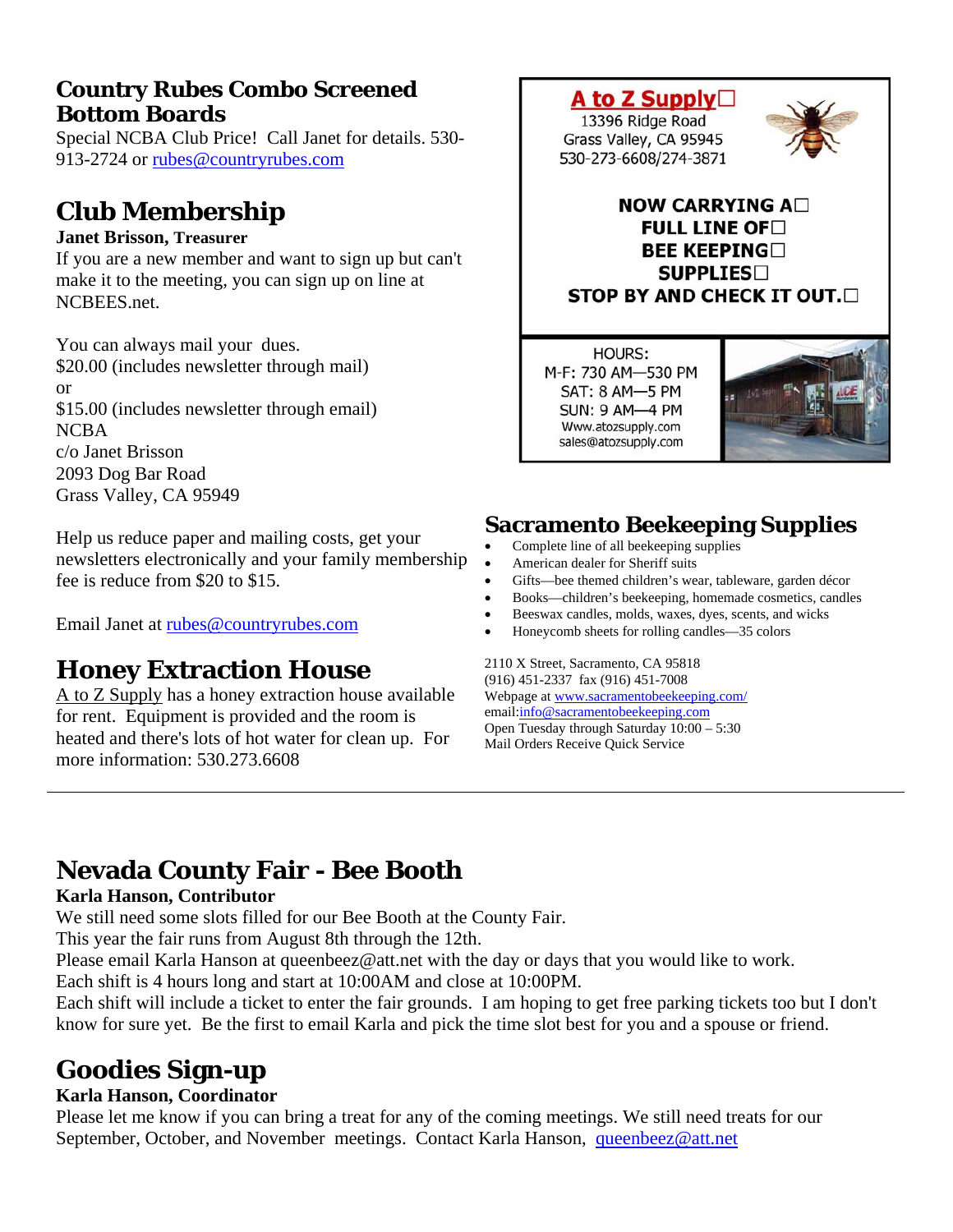|          |                           |                         | Nevada County Beekeepers Association |                                |                  | Posted: 7/16/2012   |
|----------|---------------------------|-------------------------|--------------------------------------|--------------------------------|------------------|---------------------|
|          |                           |                         |                                      | Fair Booth Staffing Schedule   |                  |                     |
|          |                           |                         |                                      | August 8th thru the 12th, 2012 |                  |                     |
|          |                           |                         |                                      |                                |                  |                     |
| Time     |                           | Wednesday               | Thursday                             | Friday                         | Saturday         | Sunday              |
| Slot     |                           | August                  | August                               | August                         | August           | August              |
| 10 AM to | $\overline{\phantom{0}}$  | <b>Debbie Cavallara</b> | Janet Brisson                        | Jeff Pierson                   | Tom Harper       | Robin Reamer        |
| 2PM      |                           | 272-7550                | 913-2724                             | 613-7093                       | Phyllis Harper   | 265-3967            |
|          |                           | 2 Hugh Cavallara        | Karla Hanson                         | Martha Dixon                   | 530 823-9096     | Leslie Gault        |
|          |                           | 272-7550                | 265-2234                             | 273-6562                       | Julia Harper     | 346-7092            |
|          |                           |                         |                                      |                                |                  |                     |
| 2 PM to  |                           | 1 Jerry Creason         | Lynn Williams                        | Jeremiah Farrell               | Jeremiah Farrell | <b>Diane Benton</b> |
| 6PM      |                           | 823-9937                | 675-2924                             | 743-2842                       | 743-2942         | 271-7180            |
|          |                           | 2 Jade Goodman          | Debra Morawski                       | Terry Mc Connell               | Dan Wheat        | Jerry Van Heeringen |
|          |                           | 702 475-1487            | 292-3543                             | 432-7556                       | 272-1061         | 913-5709            |
|          | $\overline{\mathfrak{S}}$ | Stu Clancy              | Tynowyn Slattery                     |                                |                  |                     |
|          |                           | 305-2048                | 265-6318                             |                                |                  |                     |
|          | 4                         |                         | Tom Slattery                         |                                |                  |                     |
|          |                           |                         | 265-6318                             |                                |                  |                     |
|          |                           |                         |                                      |                                |                  |                     |
| 6 PM to  |                           | 1 John Miller           | <b>Bren Smith</b>                    | Randy Oliver                   | Rany Oliver      | Dan Hart            |
| 10 PM    |                           | 272-6005                | 530-559-1000                         | 277-4451                       | 277-4451         | 823-6799            |
|          |                           | 2 Julie Miller          | Steve Borgnis                        | Stephanie Hughes               | Stephanie Hughes | Pam Hart            |
|          |                           | 272-6005 & 273-9129     | 273-5697                             | 274-0702                       | 274-0702         | 823-6799            |
|          |                           | 3 Jeremiah Farrell      | <b>Bruce Mc Donald</b>               | Rob & Slay                     | Rob & Slay       | Pete Bailey         |
|          |                           | 743-2942                | 273-3231                             | 268-8656                       | 268-8656         | 916 206-9317        |
|          |                           | 4 Cindy Gilmore         |                                      | Lynn Slay                      | Lynn Slay        | Emily Bailey        |
|          |                           | 265-6315                |                                      | 268-8656                       | 268-8656         | 916 206-9317        |